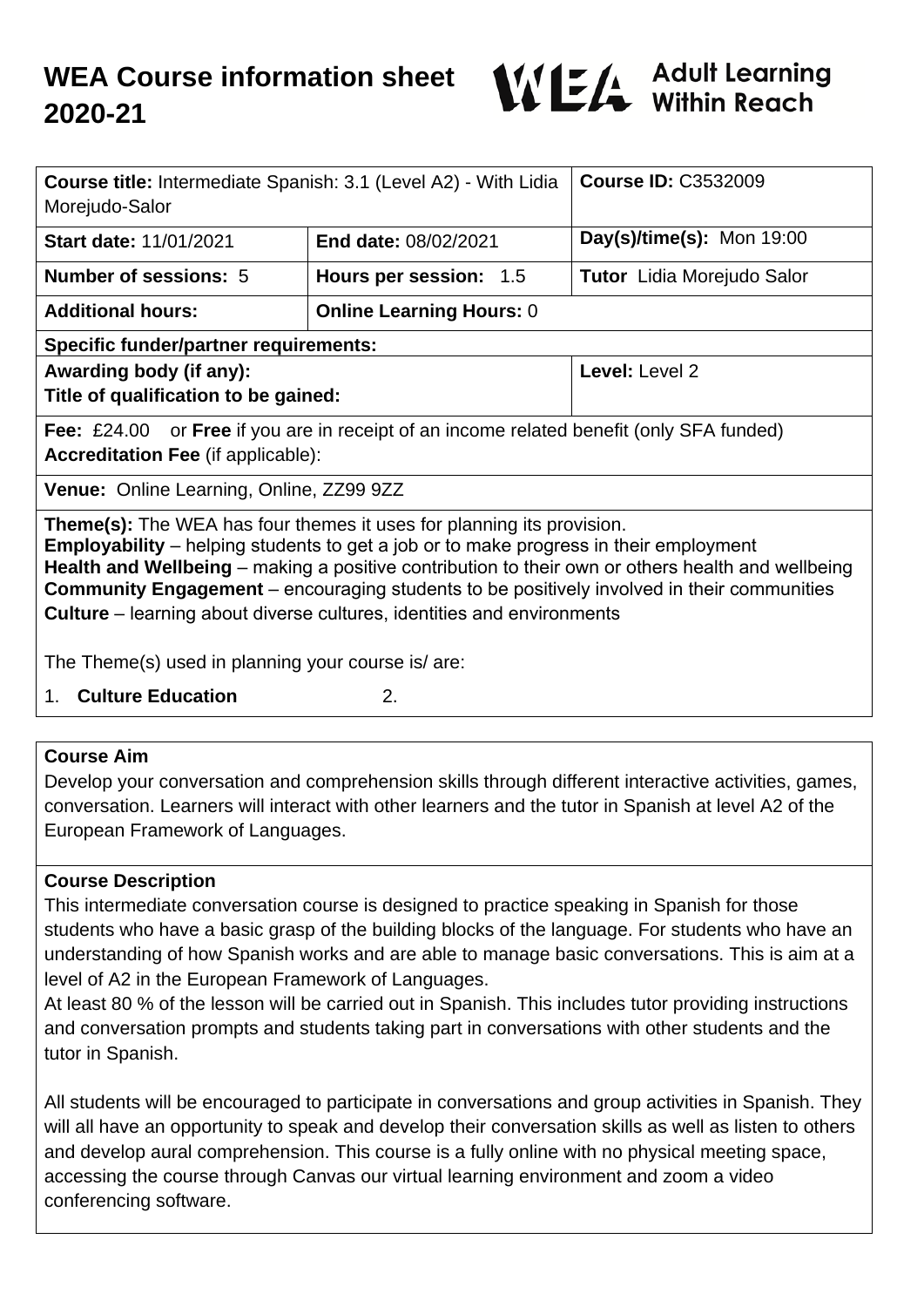**Do I need any particular skills or experience?**

# **What will I achieve?**

# **By the end of the course I will be able to:**

1. Speak about at least one new topic in Spanish.

- 2. Use at least two tenses in spoken Spanish during a presentation or a discussion.
- 3. Initiate a conversation in Spanish with other learners.
- 4. Use at least two new grammar structures in speaking during the course.
- 5. Participate in a discussion with other students in Spanish.

# **What teaching methods will be used and will there be work outside of the class?**

- The WEA's digital learning platform, Canvas will be used to provide resources or to support lessons, enable assessment, provide learner feedback and for other activities for individuals away from the course. If you want to understand more about our digital learning platform please visit: http://bit.ly/WEAonline

- Most of your learning will take place in your class, but one or two sessions will be online using WEA's digital learning platform, Canvas, working by yourself or engaging with other students. If you want to understand more about our digital learning platform please visit: http://bit.ly/WEAonline

- The WEA tutor will use a range of different teaching and learning methods and encourage you and the group to be actively involved in your learning

- There will be optional tasks to complete in your own time.

# **What kind of feedback can I expect from the tutor?**

- A range of informal activities will be used by the tutor to see what you are learning which may include quizzes, question and answer, small projects and discussion

- You will have opportunities to discuss your progress with your tutor
- You will be encouraged to share your work with the group and discuss your learning
- You will be encouraged to consider other students work and give your opinions and suggestions
- Students will be expected to participate in group discussions and dialogues in Spanish.

# **What else do I need to know? Is there anything I need to bring?**

- What you need: You will need an internet connection, speakers, a microphone and a webcam so that you can use our video learning platform, Zoom. If you'd like to understand more Zoom please visit: http://bit.ly/ZoomSpec

- You will need a personal email address to join the WEA's digital learning platform, Canvas so that you can receive resources, record your progress and achievement and to work with others and share ideas. If you want to understand more about our digital learning platform please visit: http://bit.ly/WEAonline

- A level of Spanish of A2 of the European Framework of Languages.

## **Pre-course work, reading and information sources**

- Students should be familiar with the present tense and present perfect.

# **Possible next steps after this course (including career opportunities if appropriate)**

- Progress to another WEA course